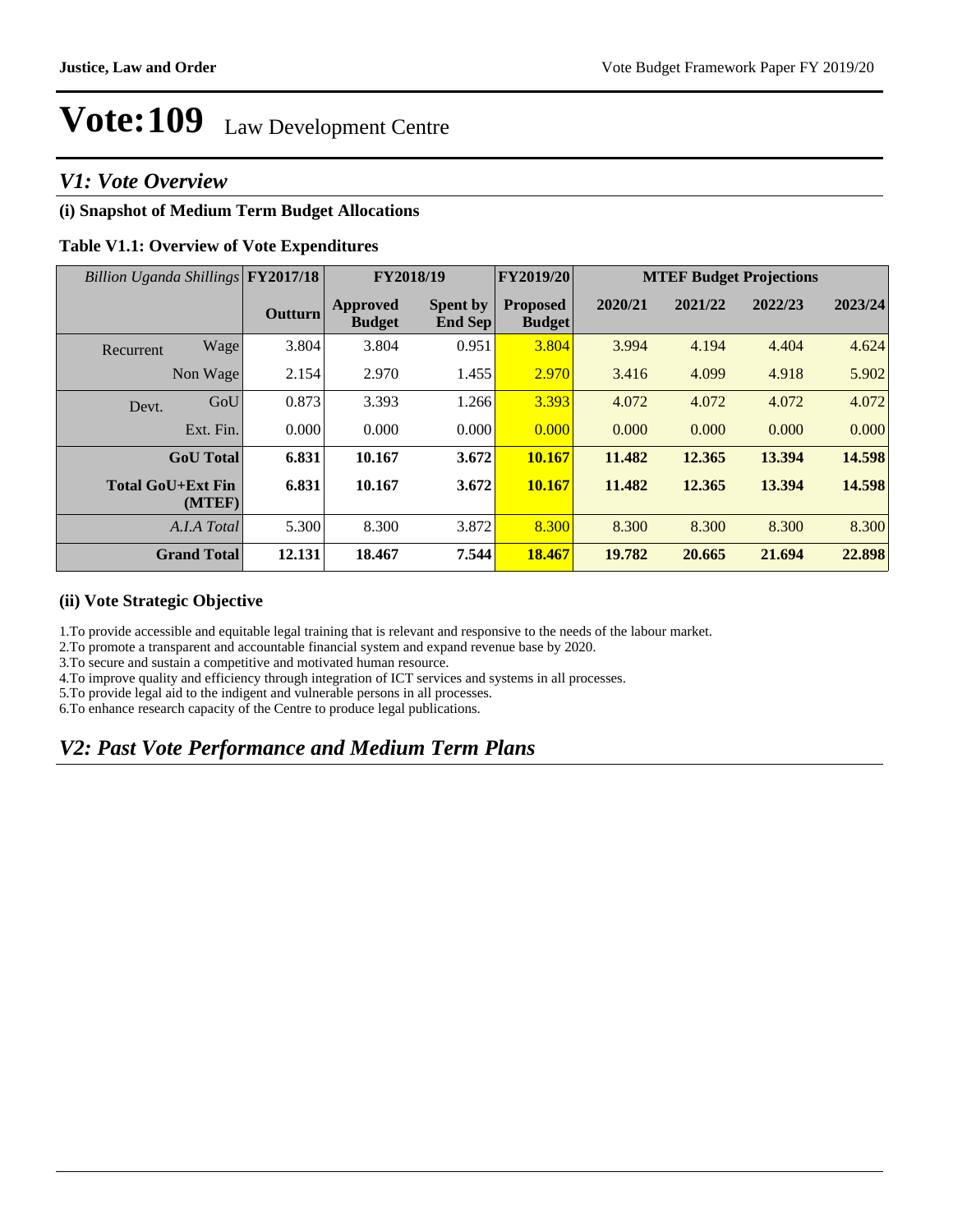#### **Performance for Previous Year FY 2017/18**

FY 2017/18

- Legal Training
- LDC trained
- 830 students on the Bar Course,
- 710 students on the Diploma in Law,
- 40 students on the Diploma in Human Rights.
- 650 students on Administrative Law Officers Course, Court Clerks
- Procured 6 computers
- Trained 50 lecturers in pedagogical skills.
- Conducted retreat marking for examiners so that results for Bar Course student's academic year 2016/17 are released on time.
- Law Reporting
- Compiled [2013] ULR Vol 1, [2014] ULR Vol 1 and [2015].
- Completed editing of ULR [2015].
- Proof reading of [2015] and [2016] High Court Bulletins (HCBs) was completed.
- Reprinting of dilapidated HCB's from 1980-1990 was completed.

Research

Publication of research report on quality of lawyers produced by LDC completed.

Community Legal Studies

- Trained 830 Bar Course students in Legal Aid Practices and Alternative Dispute Resolution.
- Compiled social inquiry reports for juveniles in remand homes before progressing to court.
- Handled 212 cases on the diversion programme.
- Handled 229 walk in clients.
- Facilitated 560 Fit persons in the districts of Kamuli, Kyenjojo, Ibanda, Masindi, Gulu, Lira, Arua, Kibaale, Mbarara, Soroti, Bugiri, Wakiso,Adjumani, Jinja
- Printed hand out brochures on diversion programme for stakeholders
- Reconciled 511 cases from Magistrate courts and Police.
- 882 cases were handled using Mediation/Alternative Dispute resolution.

Administration

- The process of amalgamating the LDC land was completed.
- 10 additional Lecturers were recruited as part time staff.
- A New performance management system was developed and implemented.
- Renovation of the LDC main building was completed. The renovation works included a stair ramp and bathrooms for the disabled.
- Construction of the LDC perimeter wall is still a work in progress.
- 5 computers for staff and students were procured
- The procurement process for 10 chairs and 10 desks for staff was completed.
- One vehicle was procured.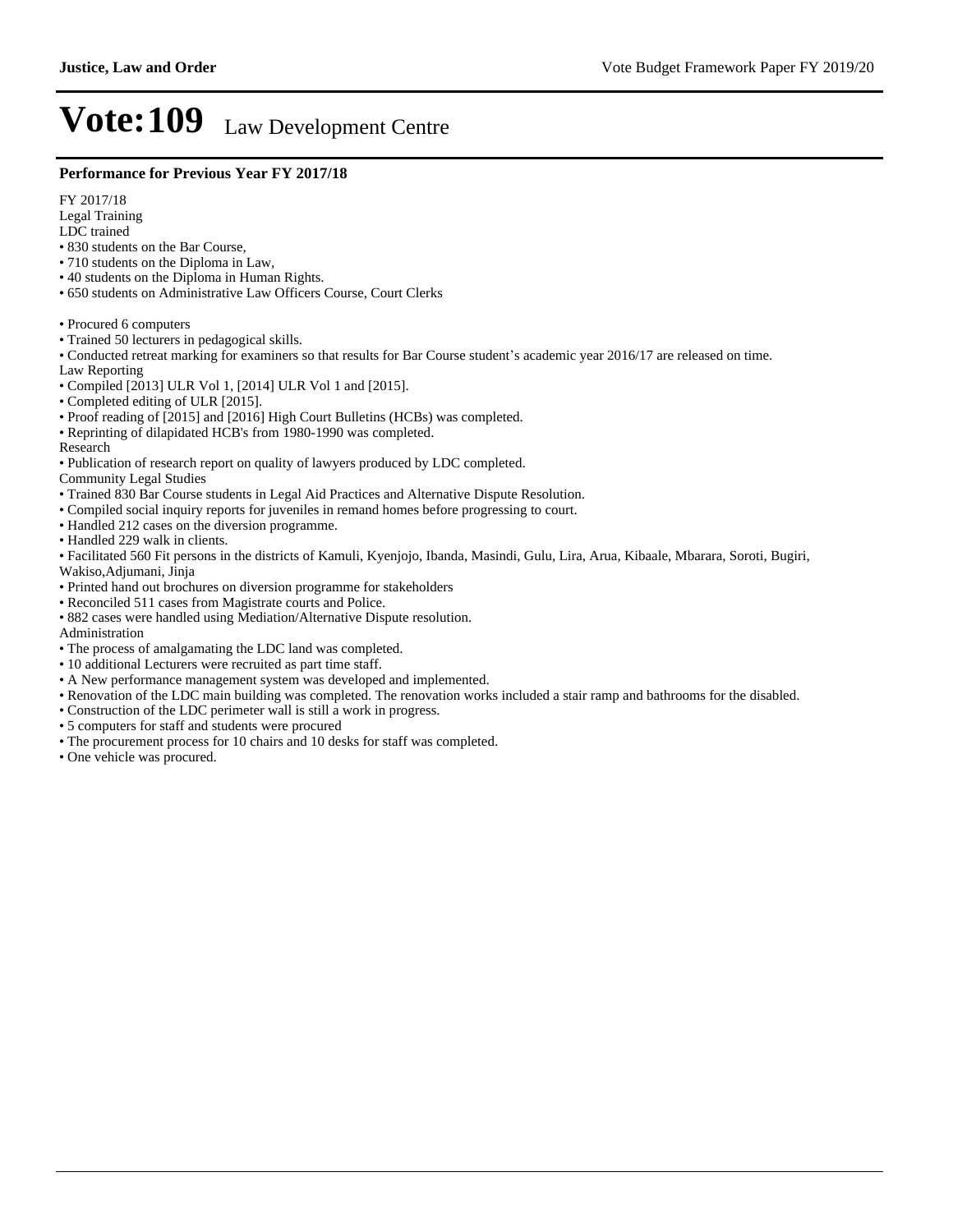#### **Performance as of BFP FY 2018/19 (Performance as of BFP)**

Legal Training

LDC is training ;

- 675 students on the Bar Course,
- 1041 students on the Diploma in Law,
- 50 Administrative Law Officers (Gulu regional centre)
- Identity cards for all students procured.
- Examinations for Third Term (Diploma in Law and Diploma in Human Rights), and Fourth Term (Bar Course) were conducted successfully.
- Retreat marking for Bar Course Fourth Term examinations was conducted from
- Verification of results is still in progress
- Appeals handling of examination grievances is still taking place (on going).
- Pedagogy Training was conducted successfully.

#### Law Reporting

- Printing of the Criminal Justice Bench Book completed
- Preparation of concept and budget for The Child Justice Bench Book completed
- Tax Law Reports 2008-2011 manuscript ready for printing & publication
- 2017 HCB manuscript ready for printing
- Funds for printing of ULR 2013 vol. 1  $\&$  2  $\&$  2014 approved  $\&$  procurement commenced
- Editing Old HCBs-1998-2000 is a work in progress
- 35 Judgment for 2018 ULR & HCB collected, selected and distributed for editing
- Terms Of references for online law reporting developed

#### Research

Compilation of work on harmonization of laws regulating Legal Education in Uganda is on going.

#### Community Legal Services

Provided legal aid and counseling to 195 clients Out of the 195 received cases, 66 were male and 129 were female.

108 cases were handled through Legal Representation at the LDC court, Industrial Court, Lugazi Court, Nabweru and Court, Masaka, Rakai Court as well as upcountry courts of Adjumani, Masindi, Kibaale, Kgadai and Kabarole. Out of the 108 clients handled, 66 were male and 42 were female.

75 Juvenile Offenders (1 female and 74 males)were represented in the Courts of Mpigi, Nsangi, Rakai, Masaka, Kakira, NateeteRubaga, LDC Court, Lugazi, Mwanga II. Kamuli, Nyenga, Buvuma, and Njeru.

Under coaching on self representation,4 inmates (2male, 2 female) were coached to represent themselves in court.

129 clients were handled through mediation. 86 of the clients handled were male and 43 were female.

75 cases (54 male & 21 female) were handled through reconciliation. Cases handled through reconciliation included; Assault, Malicious damage to property, criminal trespass, minor thefts, and obtaining money by false pretences.

4 draft scripts of radio jingles were developed in Luganda, Lusoga, Luo and Lunyakitara. The jingles are created awareness on mediation, reconciliation, child justice and general legal aid offered by LDC in the different districts of central (Star FM), East (Butebo FM), North (Mega FM), West (Radio West).

Under the Diversion of juveniles from Court, Police and resettlement back to communities, 64 juvenile offenders (41 male, 23 female) were received and handled in 6 Districts including Kampala, Kabarole, Masindi, Kibaale, Kagadi and Adjumani.

Under the Diversion by the Social Workers at Court and Police, 98 Juvenile Offenders (90 male, 8 female) were diverted from the formal justice system, resettled and followed up on by the Social Workers in the from the Courts of Rubaga Nateete, LDC, Kiira, Kajjansi, Entebbe, Nakawa, Kasangati, City Hall, Mwanga 2 and Luzira. Out of the 98, 44 of the juvenile offenders were fully diverted, 52 are still undergoing counselling and 2 of the juveniles were not cooperative.

929 participants (568 male, 361 female) were reached via community dialogues and sensitization.

Under conducting of outreaches,593 students (440 males, 153 female) were reached.

51 Judicial Officers and police officers (26 males, 25 females) were trained/sensitised on the use of diversion in handling cases for juveniles. A coordination strategy a strategy was developed for proper utilization of fit persons by the DCC structures.

116 fit persons (67 male, 49 female) were given refresher trainings on diversion and how to efficiently write reports.

41 members of staff (21 male& 20 female) were trained on gender and equity analysis. The training focused on equipping staff with skills to analysis issues of gender and equity, collect data pertaining to the same and use it as a tool to plan respond and mainstream gender and equity in the operating budget. Staff were empowered with skills to analyze and collect data on gender and equity and utilize it in planning and budgeting.

Human Resource Management Services

LDC Staff paid salary on time.

Assets maintained in good conditions, and utility bills paid.

Establishment and operationalization of the new Mbarara LDC campus

Subscription to Uganda Law Library and Uganda online paid.

- Equipped the Mbarara and LDC main libraries with various legislation reference materials.
- 11 Administrative Staff recruited for Mbarara campus.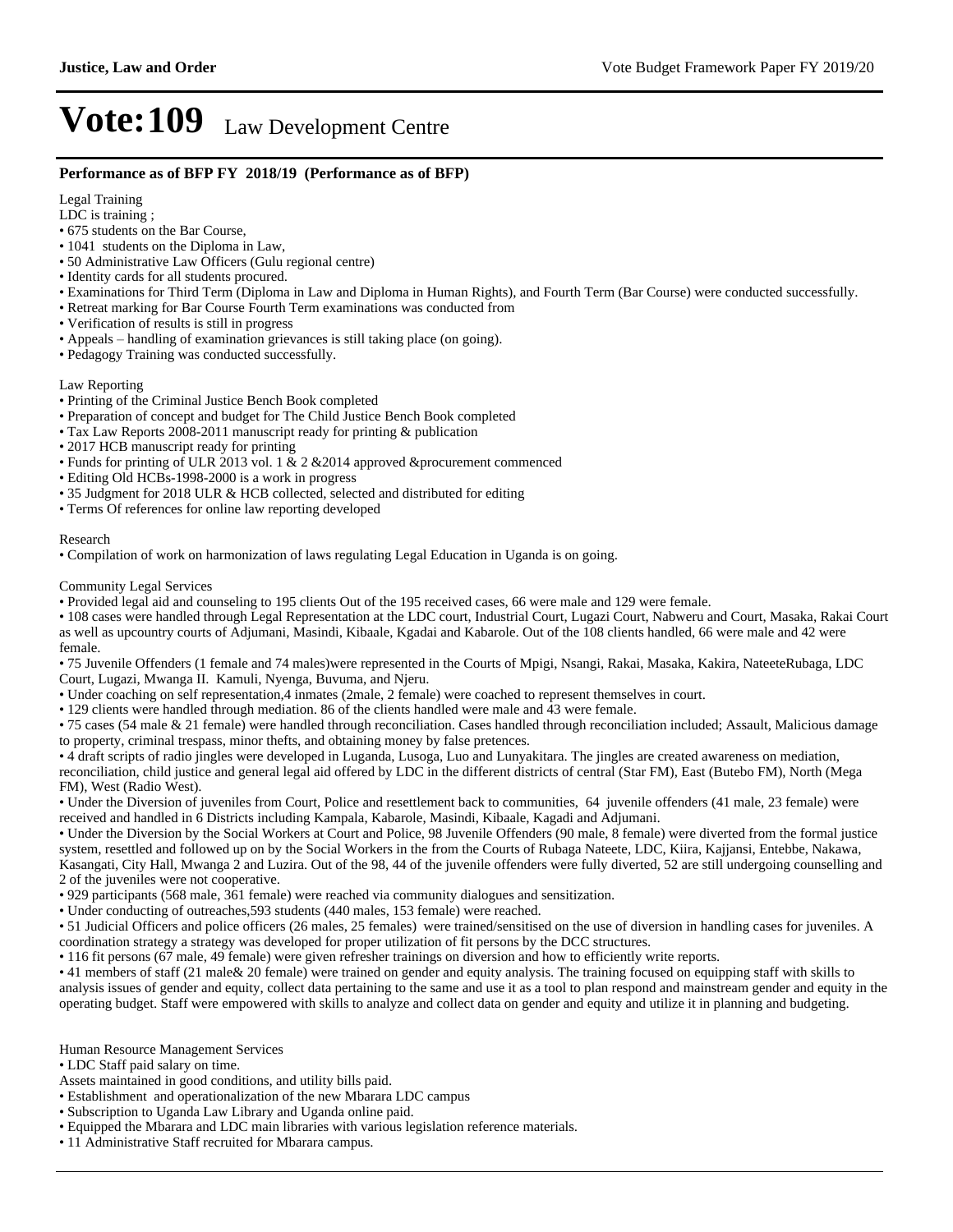#### **FY 2019/20 Planned Outputs**

2019/20

Legal Training

- LDC plans to train;
- 1000 students on the Bar Course,
- 700 students on the Diploma in Law,
- 100 students on the Diploma in Human Rights.
- 700 Administrative Law Officers, Court Bailiffs
- Hold Retreat marking and release results on time.
- Stock Library with reference materials.
- Coordinate Legal training stakeholders meeting.
- Attach 4 lecturers to law schools within and outside the region to acquire skills and develop capacity to train lawyers relevant for the global and regional market.
- Train 50 lecturers in pedagogical skills.
- Enhance Capacity of Management Committee.

Law Reporting

- Publish Uganda Law Reports (ULR) for the year 2014 and 2017.
- Publish E-Uganda Law Reports.
- Publish High Court Bulletins (HCB) for years 2018 Vol. 1
- Continue with works on reprinting dilapidated HCB's from 1990-2000.
- Train departmental staff in online publications.
- Review ULR 2017 and 2018
- Online Law Reporting updating to XML and consultancy
- Printing of Law Reports
- Printing, Dissemination/launch of juvenile bench book
- Publication of booklets and brochures on diversion
- ULR, HCB 208, 2019 and 2020 and Bench Books Published
- Publish information, communication and education materials on the law making processes for Parliamentarians
- Develop and publish a land justice bench book

Research

- Research on cross boarder legal practice
- Enhance Capacity of Research Department staff.

Community Service

- Train 1000 students in Clinical Legal Education.
- Divert 1500 juvenile and petty cases.
- Provide 1000 walk in clients with free legal aid services in terms of counseling, couching, Alternative Dispute resolution and self representation. Reconciliation/mediation of 2000 petty criminal cases at the courts of Lira, Makindye, Mwanga II, Nakawa, Kira, Iganga, Jinja, Nabweru,
- Kasangati, Luzira, Kamuli,Wakiso, Entebbe, Mukono, Luzazi And Gulu.
- Conduct Outreaches targeting 4000 people in hard to reach districts through street law program in 10 districts of Namayingo, Moyo, Moroto, Nakapiripirit, Kotido, Kabaang, Zombo. Adjumani, Serere)
- Conduct school outreaches targeting 2000 students in hard to reach districts through street law program in 10 schools
- Amend CLE Teaching manual/ include components of gender and equities/ include teaching methodologies to take care of the students with disabilities
- Review data collection templates/develop automatic data collection to capture data on persons with specials, women and children/geographical location.
- Development policy of identifying/servicing/teaching the vulnerable and marginable and marginalized.
- Provide interpreters/signers for the hearing impaired Walk in Clients.
- Facilitate 10 social workers and 10 Juvenile Justice lawyers.
- Continue to expand legal aid services within the districts of Bududa, Kasese, Buyende, Mayuge, Bugiri and Arua.
- Train 50 selected JLOS stakeholders in 10 districts on the use of diversion.
- Train 150 JLOS stakeholders trained on the diversion and reconciliation programmes.
- Procure 150 bicycles for fit persons.
- Select and train 100 Fit persons in handling juveniles and compiling reports (Diversion Program) within the areas where legal aid service provision is being expanded.
- Support legal aid provision to indigents.
- Develop Radio jingles on diversion of Juveniles in 4 languages.

#### Administrative/Support Services

- Train 30 Staff in skill enhancement courses.
- Procure 500 chairs and desks for students.
- Procure 30 computers for students and 20 computers for staff.
- Provide aids for students and staff with visual impairment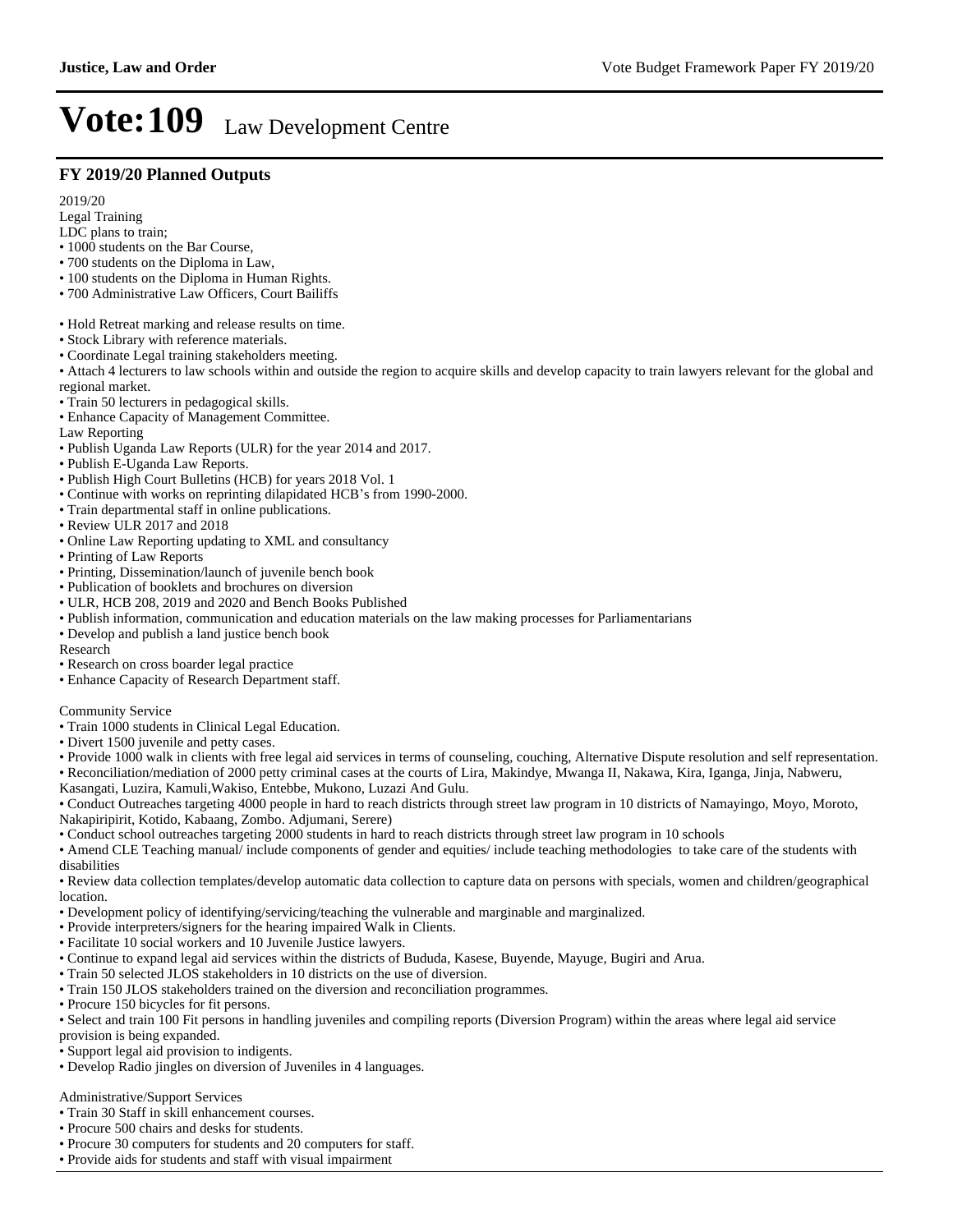Continue to automate Business processes that include Academics, Human Resource, Library and Publishers Unit.

- Attach 30 students to hard to reach areas for clerkship.
- Implement E-learning system.
- Train 50 Lecturers and 1500 students on how to use E-learning system.
- Tarmac student car park.
- Valuate LDC properties.

#### **Medium Term Plans**

Expand physical facilities to reduce on congestion in class rooms and failure rate.

Identify skills development courses for staff to improve on the performance.

Full automation of all LDC Manual processes. Operationalise the Mbarara regional centre.

Procuring more books for the Main and Mbarara campus libraries to reduce on the ratio of 1 book to students which is standing at 1:20 instead of the ideal 1:5.

Construction of 1 building block to house 20 lecture rooms, a bookshop and resource centre.

Reduce the congestion by reducing the ratio of classroom to students which is at 1:30 instead of the ideal 1:16

#### **Efficiency of Vote Budget Allocations**

LDC plans to improve efficiency by fully integrating ICT in all its programmes and reduce on paper usage.

#### **Vote Investment Plans**

Payment for phase one of the one building block comprising of 20 lecture rooms, 1 book shop and 1 resource centre

#### **Major Expenditure Allocations in the Vote for FY 2019/20**

LDC spends 70% of its budget on legal training.

LDC also intends to start construction of one building block for 20 lecture rooms, book shop and resource centre.

#### **V3: PROGRAMME OUTCOMES, OUTCOME INDICATORS AND PROPOSED BUDGET ALLOCATION**

#### **Table V3.1: Programme Outcome and Outcome Indicators**

| <b>Vote Controller:</b>                                        |                                                                                                                                                                                                                                                                                                                                                                                                                                                                                                                                                                                 |                          |                          |                  |                 |                          |                          |                          |
|----------------------------------------------------------------|---------------------------------------------------------------------------------------------------------------------------------------------------------------------------------------------------------------------------------------------------------------------------------------------------------------------------------------------------------------------------------------------------------------------------------------------------------------------------------------------------------------------------------------------------------------------------------|--------------------------|--------------------------|------------------|-----------------|--------------------------|--------------------------|--------------------------|
| <b>Programme:</b>                                              | 54 Legal Training                                                                                                                                                                                                                                                                                                                                                                                                                                                                                                                                                               |                          |                          |                  |                 |                          |                          |                          |
| <b>Programme Objective:</b>                                    | 1. To provide accessible and equitable legal training that is relevant and responsive to the needs of the<br>labour market. 2. To promote a transparent and accountable financial system and expand revenue base by<br>2020. 3. To secure and sustain a competitive and motivated human resource. 4. To improve quality and<br>efficiency through integration of ICT services and systems in all processes. 5. To provide legal aid to the<br>indigent and vulnerable persons in all processes. 6. To enhance research capacity of the Centre to<br>produce legal publications. |                          |                          |                  |                 |                          |                          |                          |
| <b>Responsible Officer:</b>                                    |                                                                                                                                                                                                                                                                                                                                                                                                                                                                                                                                                                                 |                          |                          |                  |                 |                          |                          |                          |
|                                                                | Director, LDC                                                                                                                                                                                                                                                                                                                                                                                                                                                                                                                                                                   |                          |                          |                  |                 |                          |                          |                          |
| <b>Programme Outcome:</b>                                      | <b>Skilled legal practioners</b>                                                                                                                                                                                                                                                                                                                                                                                                                                                                                                                                                |                          |                          |                  |                 |                          |                          |                          |
| <b>Sector Outcomes contributed to by the Programme Outcome</b> |                                                                                                                                                                                                                                                                                                                                                                                                                                                                                                                                                                                 |                          |                          |                  |                 |                          |                          |                          |
| 1. Infrastructure and access to JLOS services enhanced         |                                                                                                                                                                                                                                                                                                                                                                                                                                                                                                                                                                                 |                          |                          |                  |                 |                          |                          |                          |
|                                                                | <b>Performance Targets</b>                                                                                                                                                                                                                                                                                                                                                                                                                                                                                                                                                      |                          |                          |                  |                 |                          |                          |                          |
| <b>Programme Performance Indicators (Output)</b>               |                                                                                                                                                                                                                                                                                                                                                                                                                                                                                                                                                                                 | 2017/18<br><b>Actual</b> | 2018/19<br><b>Target</b> | <b>Base year</b> | <b>Baseline</b> | 2019/20<br><b>Target</b> | 2020/21<br><b>Target</b> | 2021/22<br><b>Target</b> |
| • Pass rate/Completion rate                                    |                                                                                                                                                                                                                                                                                                                                                                                                                                                                                                                                                                                 | 55%                      | 58%                      |                  |                 | 60%                      | 65%                      | 70%                      |
|                                                                |                                                                                                                                                                                                                                                                                                                                                                                                                                                                                                                                                                                 |                          |                          |                  |                 |                          |                          |                          |

Procure 30 desks and chairs for staff.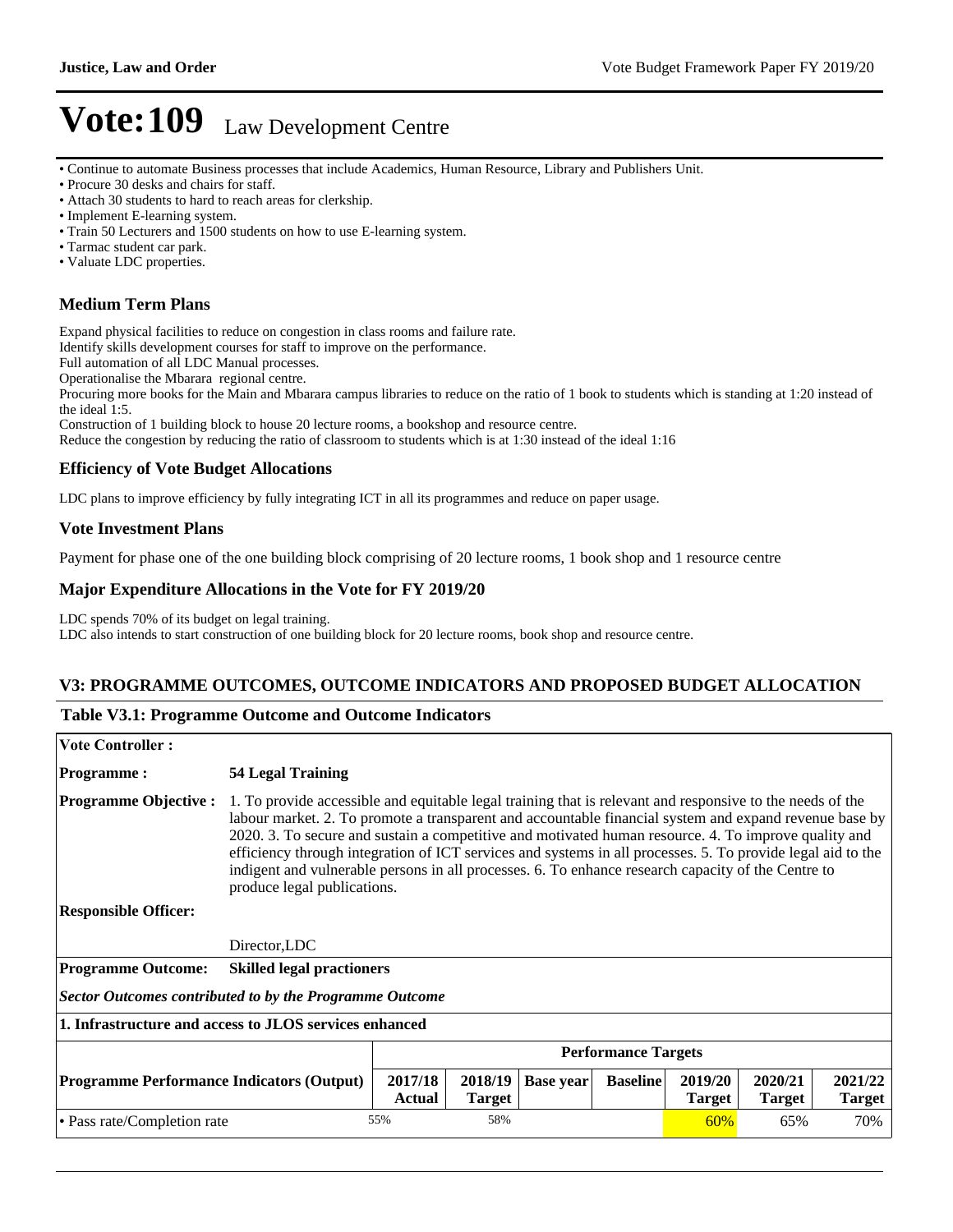#### **Table V3.2: Past Expenditure Outturns and Medium Term Projections by Programme**

| Billion Uganda shillings               | 2017/18 | 2018/19                                            |        | 2019-20       | <b>MTEF Budget Projections</b> |         |         |         |
|----------------------------------------|---------|----------------------------------------------------|--------|---------------|--------------------------------|---------|---------|---------|
|                                        | Outturn | <b>Approved Spent By Proposed</b><br><b>Budget</b> | End O1 | <b>Budget</b> | 2020-21                        | 2021-22 | 2022-23 | 2023-24 |
| <b>Vote:109 Law Development Centre</b> |         |                                                    |        |               |                                |         |         |         |
| 54 Legal Training                      | 6.696   | 10.167                                             | 3.482  | 10.167        | 11.482                         | 12.365  | 13.394  | 14.598  |
| <b>Total for the Vote</b>              | 6.696   | 10.167                                             | 3.482  | 10.167        | 11.482                         | 12.365  | 13.394  | 14.598  |

#### **V4: SUBPROGRAMME PAST EXPENDITURE OUTTURNS AND PROPOSED BUDGET ALLOCATIONS**

#### **Table V4.1: Past Expenditure Outturns and Medium Term Projections by SubProgramme**

| Billion Uganda shillings               | 2017/18        | <b>FY 2018/19</b>     |                             | 2019-20                          | <b>Medium Term Projections</b> |             |             |             |
|----------------------------------------|----------------|-----------------------|-----------------------------|----------------------------------|--------------------------------|-------------|-------------|-------------|
|                                        | Outturn Budget | <b>Approved</b> Spent | $\bf{By}$<br><b>End Sep</b> | <b>Proposed</b><br><b>Budget</b> | 2020-21                        | $2021 - 22$ | $2022 - 23$ | $2023 - 24$ |
| Programme: 54 Legal Training           |                |                       |                             |                                  |                                |             |             |             |
| 01 Administration                      | 5.823          | 6.774                 | 2.216                       | 6.774                            | 7.410                          | 8.293       | 9.322       | 10.526      |
| 1229 Support to Law Development Centre | 0.873          | 3.393                 | 1.266                       | 3.393                            | 4.072                          | 4.072       | 4.072       | 4.072       |
| <b>Total For the Programme: 54</b>     | 6.696          | 10.167                | 3.482                       | 10.167                           | 11.482                         | 12.365      | 13.394      | 14.598      |
| <b>Total for the Vote:109</b>          | 6.696          | 10.167                | 3.482                       | 10.167                           | 11.482                         | 12.365      | 13.394      | 14.598      |

N / A

### **Table V4.3: Major Capital Investment (Capital Purchases outputs over 0.5Billion)**

|                                                                                                                                                 | FY 2019/20 |                                                                       |                                                                                                                                                    |  |
|-------------------------------------------------------------------------------------------------------------------------------------------------|------------|-----------------------------------------------------------------------|----------------------------------------------------------------------------------------------------------------------------------------------------|--|
| <b>Appr. Budget and Planned Outputs</b>                                                                                                         |            | <b>Expenditures and Achievements</b><br>by end Sep                    | <b>Proposed Budget and Planned Outputs</b>                                                                                                         |  |
| <b>Vote 109 Law Development Centre</b>                                                                                                          |            |                                                                       |                                                                                                                                                    |  |
| Programme: 54 Legal Training                                                                                                                    |            |                                                                       |                                                                                                                                                    |  |
| Project : 1229 Support to Law Development Centre                                                                                                |            |                                                                       |                                                                                                                                                    |  |
| <b>Output: 72 Government Buildings and Administrative Infrastructure</b>                                                                        |            |                                                                       |                                                                                                                                                    |  |
| Initiate construction of 1 storeyed building block<br>comprising of: 20 lecture rooms, resource centre<br>and bookshop within the LDC premises. |            | Procurement process for contractor<br>completed and contract awarded. | Initiate construction of 1 storeyed<br>building block comprising of: 20 lecture<br>rooms, resource centre and bookshop<br>within the LDC premises. |  |
| Construction of perimeter wall phase 2                                                                                                          |            |                                                                       |                                                                                                                                                    |  |
| <b>Total Output Cost(Ushs</b><br>Thousand):                                                                                                     | 3.893      | 2.316                                                                 | 3.893                                                                                                                                              |  |
| Gou Dev't:                                                                                                                                      | 3.393      | 1.266                                                                 | 3.393                                                                                                                                              |  |
| Ext Fin:                                                                                                                                        | 0.000      | 0.000                                                                 | 0.000                                                                                                                                              |  |
| $A.I.A$ :                                                                                                                                       | 0.500      | 1.050                                                                 | 0.500                                                                                                                                              |  |

## *V5: VOTE CHALLENGES FOR 2019/20 AND ADDITIONAL FUNDING REQUESTS*